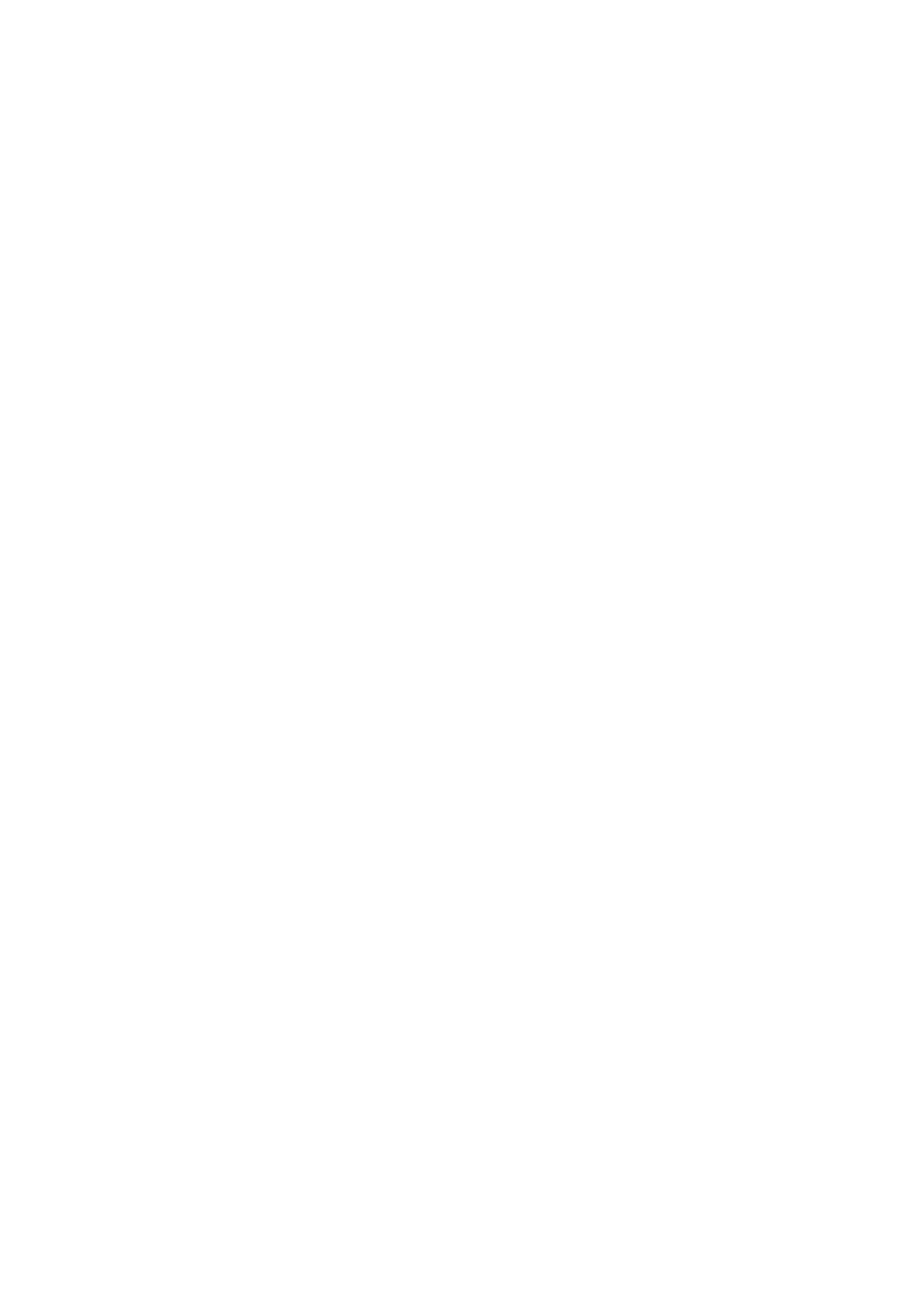

## **1 Apologies**

That the Disability Advisory Panel:

a) noted the apologies from Cr Josephine Bartley for absence**.**

#### **2 Declaration of Interest**

Members are reminded of the need to be vigilant to stand aside from decision making when a conflict arises between their role as a member and any private or other external interest they might have.

Co-chair Jason Boberg declared potential conflict of interest, in relation to his potential future involvement with Auckland Council's Climate team in a disability and climate workstream.

#### **3 Confirmation of Minutes**

That the Disability Advisory Panel:

a) noted the ordinary minutes of its meeting, held on Monday, 11 October 2021, as a true and correct record.

#### **4 General Business**

There was no general business.

## **5 Liaison Councillor's Update**

This item did not proceed.

## **6 Panel Members Update**

# **Ngā tūtohunga Recommendation/s**

That the Disability Advisory Panel:

a) noted the Disability Advisory Panel members updates**.**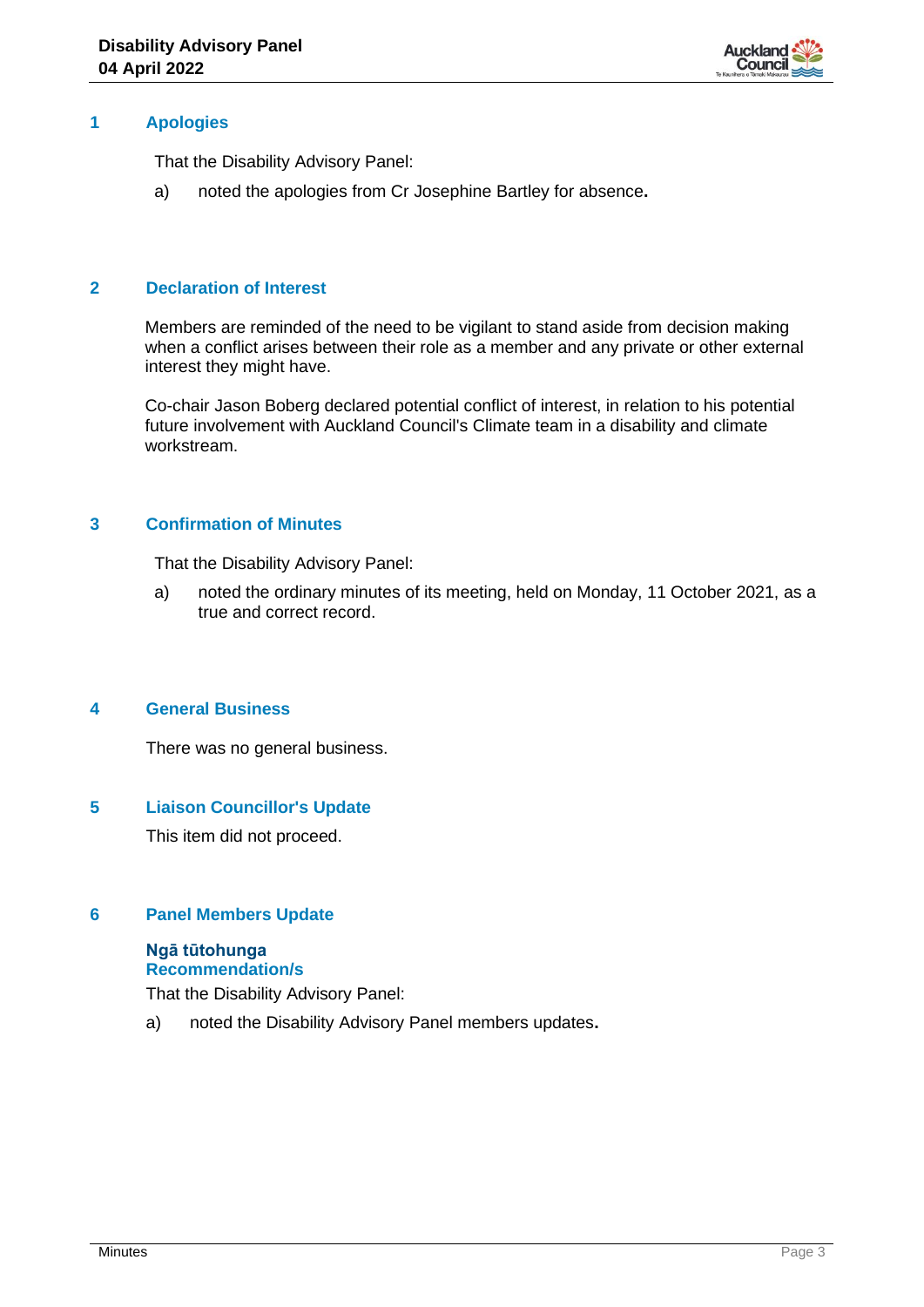

#### **7 Local Government Elections 2022**

Litia Brighouse-Fuavao, Senior Advisor Deliberative Democracy, was in attendance for this item.

#### **Ngā tūtohunga Recommendation/s**

That the Disability Advisory Panel:

a) noted the Local Government Elections 2022 update.

## **8 Community Engagement Forum Planning**

## **Ngā tūtohunga**

# **Recommendation/s**

That the Disability Advisory Panel:

- a) noted the update on the Community Engagement Forum planning.
- Note: From this point forward, agenda items were taken in the following order:

#### Item

- 10 Cross Panel Working Groups Update
- 9 Disability Operational Action Plan Update
- 11 Lead Officer Update
- 12 Consideration of General Business Items

#### **9 Disability Operational Action Plan Update**

James Ruhfus, Team Lead Stakeholder and Partnerships, and Steven Radford-Basher, Lead Analyst – Performance and Change, were in attendance for this item.

Note: A document was provided in support of this item. A copy has been placed in the official minutes and is available on the Auckland Council website as a minutes attachment.

#### **Ngā tūtohunga Recommendation/s**

That the Disability Advisory Panel:

a) noted the update on the Disability Operational Action Plan (DOAP).

#### **Attachments**

A 4 April 2022, Disability Advisory Panel: Item 9 - Disability Operational Action Plan Update, Newsletter Concept Draft

*Cr Cathy Casey retired from the meeting at 5:59pm.*